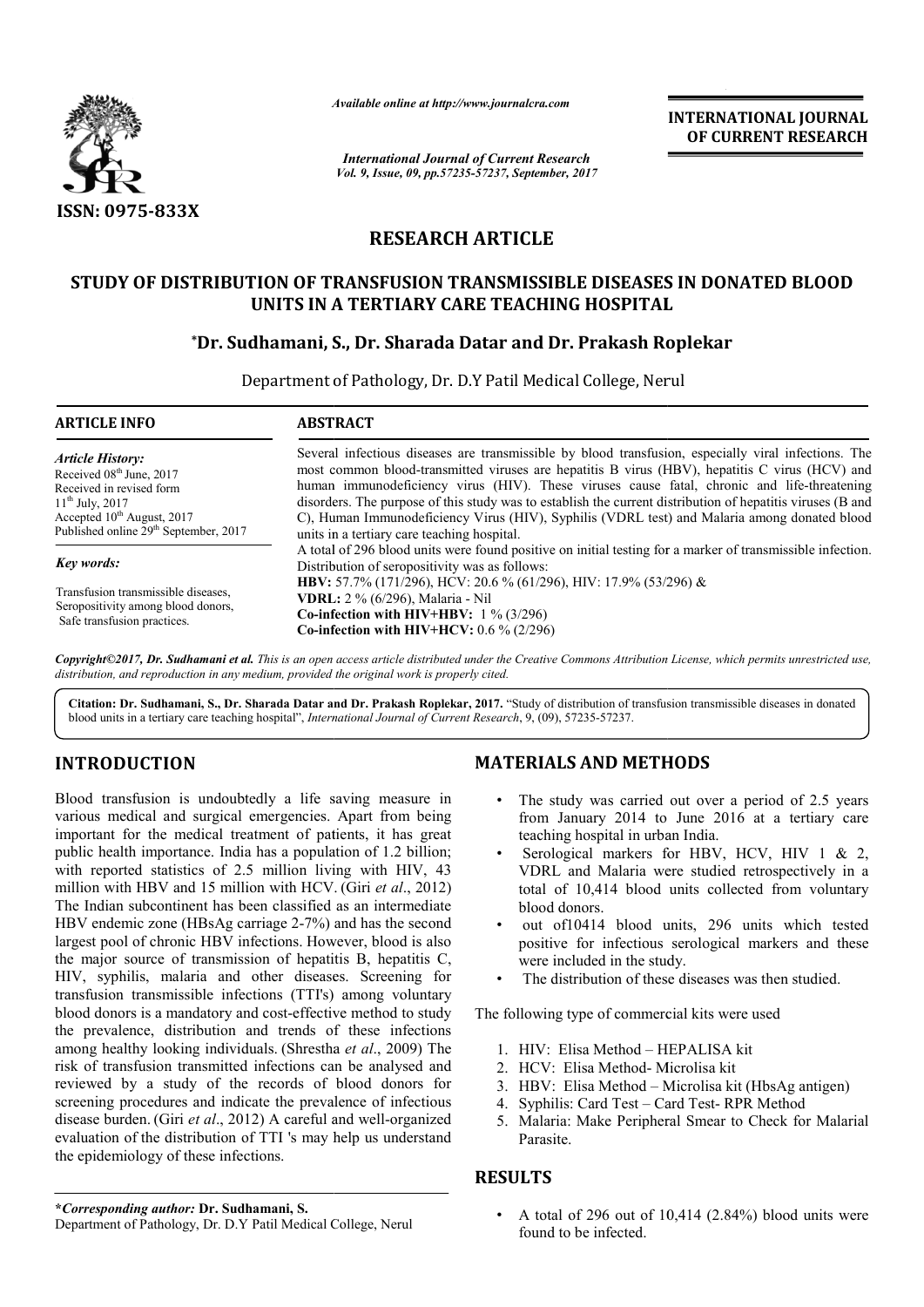- Distribution of seropositivity among the infected units was follows:
- 1. HBV: 57.7% (171/296),
- 2. HCV: 20.6 % (61/296),
- 3. HIV: 17.9% (53/296) &
- 4. VDRL: 2 % (6/296)
- 5. Malaria- None
- Co-infection with HIV+ HBV:  $1\%$  (3/296)
- Co-infection with HIV+ HCV:  $0.6\%$  (2/296)

**Table 1. Frequency of transmission**



**Frequency of distribution** 

**Table 2. Comparison of frequencies with similar studies**



### **DISCUSSION**

In our study, we found that among the discarded blood units, the most prevalent infection was hepatitis B caused by hepatitis B virus (HBV). An estimated 257 million people in the world today are living with hepatitis B virus infection (defined as hepatitis B surface antigen positive) (http://www. who.int/bloodsafety/en). 887 000 deaths resulted from HBV infection in 2015, mostly from complications (including cirrhosis and hepatocellular carcinoma). With a high carrier rate of 3%, India has more than 37 million people who are infected. (Puri, 2014) HBV infection can be either acute or chronic. Chronic hepatitis B (CHB) is defined as the persistence of Hepatitis B surface antigen (HbsAg) for six months or more. (http://www.who.int/bloodsafety/en) This is a major public health problem because the infection is often dormant and the patients are asymptomatic. They are unaware of the infection and usually present with advanced disease. Our study showed that 57.7% (171/296) of the discarded units were HbsAg positive. These figures were similar to the study conducted in Burkina Faso where HBV was the most common infection. However, in similar studies conducted by Purushottam *et al* in Western Maharashtra and Sreshtha *et al* in-Nepal, HBV was the second most common infection. Hepatitis C was the second most common infection in our study. Globally, an estimated 71 million people have chronic hepatitis C infection. In India, the viremic prevalence is said to be 0.7% which means about 11 million people are living with the infection. It has been predicted that a significant number of those who are chronically infected will develop cirrhosis or liver cancer. Approximately 399 000 people die each year from

hepatitis C, mostly from cirrhosis and hepatocellular carcinoma (http://www.who.int/bloodsafety/en). Hepatitis C virus (HCV), like HBV, can causes both acute and chronic infection. Acute HCV infection is usually asymptomatic and very rarely (if ever) associated with life-threatening disease. Of those infected, approximately 15–45% of will spontaneously clear the infection within 6 months without any treatment. The remaining 55–85% of persons will develop chronic HCV infection. Of those with chronic HCV infection, the risk of cirrhosis of the liver is between 15–30% within 20 years. (http://www.who.int/bloodsafety/en) In our hospital, we found that 20.6% (61/296) of the discarded units tested positive for HCV. This was in accordance with the findings of Nagalo in Burkina Faso (Nagalo *et al*., 2011). HCV was the most common infection in Nepal (Shrestha *et al*., 2009) and Western Maharashtra. (Giri *et al*., 2012) HIV was the third most common infection we encountered. There were approximately 36.7 million people living with HIV at the end of 2016 with 1.8 million people becoming newly infected in 2016 globally (http://www.who.int/ bloodsafety/en). In India alone, the estimated number of people living with HIV is said to be over 2.1 million (2015) which accounts for over 5% of the world's burden. In our study, 17.9 % (53/296) of the infected units were of HIV. In similar studies conducted in rural western Maharashtra, Nepal and Burkina Faso HIV was the least common infection at fourth place. Thus, our study showed a higher percentage of HIV infection among discarded units compared to similar studies.

Syphilis is a sexually transmitted disease caused by the bacterium Treponema pallidum. It is said to cause multisystemic complications and is associated with increased morbidity and mortality if left untreated. Moreover, syphilis in pregnancy can lead to still birth, low birth weight or vertical transmission of infection and associated congenital anomalies in children. It was the least common infection found in our study accounting for 2% (6/296) of the total discarded samples. However, it was the most common infection in a similar study conducted in Western Maharashtra. It was the third most common infection in studies conducted in Nepal and Burkina Faso, so our study showed a lower percentage of syphilis compared to others. None of the discarded samples in our study tested positive for malaria. This may have been so since a silent infection is unlikely and careful history taking would have eliminated all the donors who had a recent history of malaria. Since ours was a retrospective study, the age, sex and other details of the donors of the discarded blood units could not be procured. Hence, correlation of the infection rates with the above-mentioned variables could not be established.

#### **Conclusion**

Infected blood is a major source of transmission of many infections. The discarded blood units in the studies conducted here, have been taken from apparently healthy donors. It is therefore imperative to define strict inclusion and exclusion criteria as well as reliable screening serological tests with high sensitivity and specificity to ensure safe transfusion. Also, since these infections were seen in clinically asymptomatic adults, they may be used as an indicator of the burden of these infections in the community.

### **REFERENCES**

Blood transfusion safety. Available from: http://www.who.int/ bloodsafety/en/.